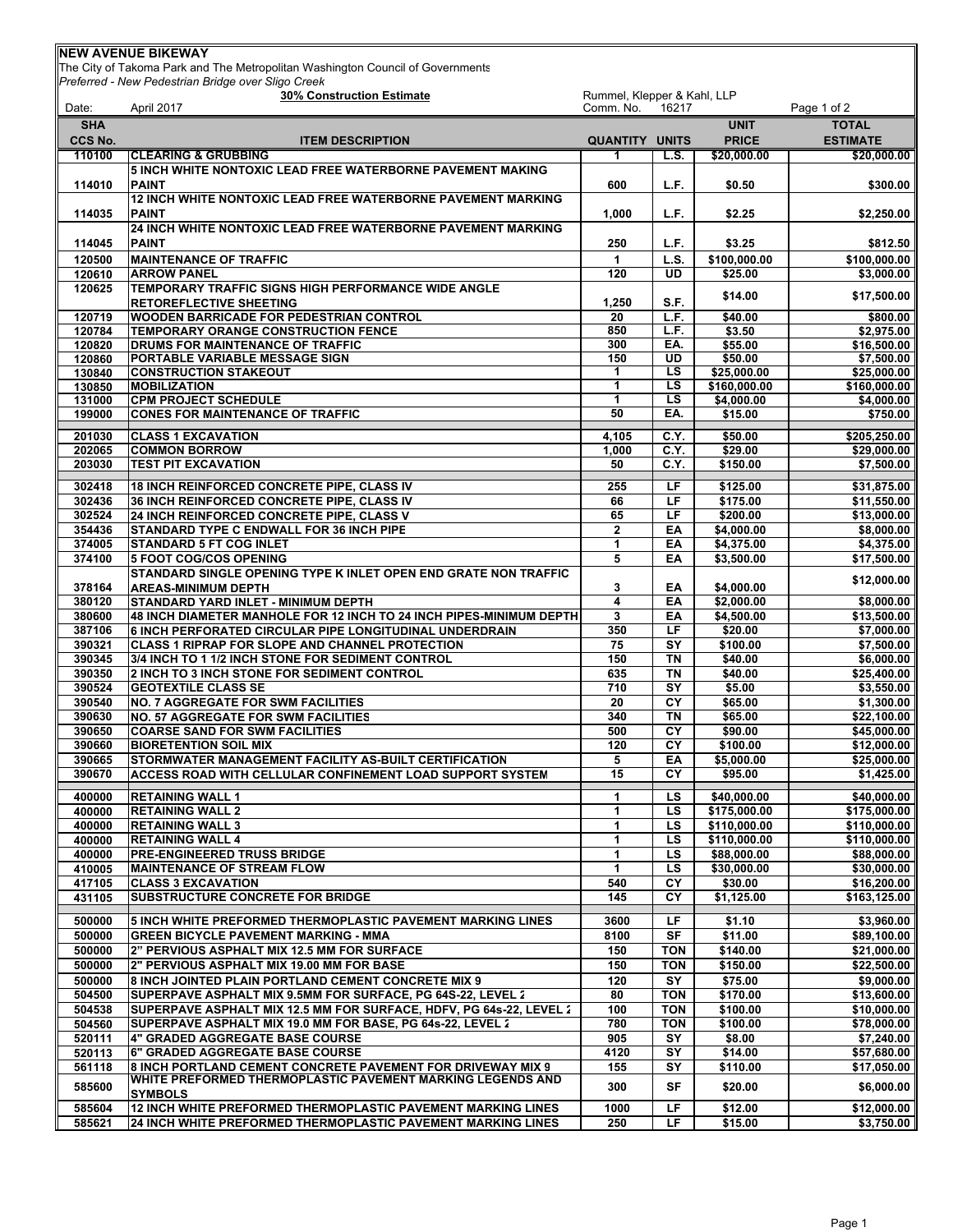## **NEW AVENUE BIKEWAY**

The City of Takoma Park and The Metropolitan Washington Council of Governments *Preferred - New Pedestrian Bridge over Sligo Creek*

|            | <b>30% Construction Estimate</b>                                                        | Rummel, Klepper & Kahl, LLP |                                   |              |                 |
|------------|-----------------------------------------------------------------------------------------|-----------------------------|-----------------------------------|--------------|-----------------|
| Date:      | April 2017                                                                              | Comm. No.                   | 16217                             |              | Page 2 of 2     |
| <b>SHA</b> |                                                                                         |                             |                                   | <b>UNIT</b>  | <b>TOTAL</b>    |
| CCS No.    | <b>ITEM DESCRIPTION</b>                                                                 | <b>QUANTITY</b>             | <b>UNITS</b>                      | <b>PRICE</b> | <b>ESTIMATE</b> |
| 600000     | <b>REMOVE AND RELOCATE EXISTING FENCE</b>                                               | 325                         | τF                                | \$20.00      | \$6,500.00      |
| 634204     | TYPE A CURB ANY HEIGHT OR DEPTH                                                         | 475                         | LF.                               | \$30.00      | \$14,250.00     |
| 634312     | TYPE A COMBINATION CURB AND GUTTER ANY HEIGHT OR DEPTH                                  | 3,625                       | LF                                | \$32.00      | \$116,000.00    |
| 655105     | <b>5 INCH CONCRETE SIDEWALK</b>                                                         | 9375                        | $\overline{\mathsf{S}\mathsf{F}}$ | \$6.00       | \$56,250.00     |
| 655120     | <b>DETECTABLE WARNING SURFACE FOR CURB RAMPS</b>                                        | 410                         | $S$ F                             | \$34.00      | \$13,940.00     |
| 662325     | <b>REMOVAL AND DISPOSAL OF EXISTING TRAFFIC BARRIER W BEAN</b>                          | 425                         | $\overline{\mathsf{L}\mathsf{F}}$ | \$4.00       | \$1,700.00      |
| 662326     | <b>REMOVE EXISTING END TREATMENT</b>                                                    | $\mathbf{2}$                | EA                                | \$600.00     | \$1,200.00      |
| 715015     | <b>SHREDDED HARDWOOD BARK MULCHING 3 INCH DEPTH</b>                                     | 170                         | S.Y.                              | \$8.00       | \$1,360.00      |
| 704345     | PLACING FURNISHED TOPSOIL 4 INCH DEPTH                                                  | 1.200                       | S.Y.                              | \$12.00      | \$14,400.00     |
| 705565     | <b>REFERTILIZING</b>                                                                    | 1,200                       | S.Y.                              | \$1.00       | \$1,200.00      |
| 705412     | <b>TEMPORARY MULCH</b>                                                                  | 2,350                       | S.Y.                              | \$1.00       | \$2,350.00      |
| 708220     | <b>TURFGRASS SOD ESTABLISHMENT</b>                                                      | 1,200                       | S.Y.                              | \$6.00       | \$7,200.00      |
|            |                                                                                         |                             |                                   |              |                 |
| 800000     | <b>SMALL GROUND MOUNTED SIGNS AND SUPPORTS</b>                                          | 35                          | EA                                | \$750.00     | \$26,250.00     |
| 800000     | TRAFFIC SIGNAL RECONSTRUCTION WITH APS/CPS - MD 650 AT LARCH                            | 1                           | EA                                | \$250,000.00 | \$250,000.00    |
| 800000     | TRAFFIC SIGNAL MINOR MODIFICATION WITH APS/CPS - MD 650 AT SLIGO<br><b>CREEK PKWY</b>   | 1                           | EA                                | \$15,000.00  | \$15,000.00     |
| 800000     | TRAFFIC SIGNAL MODIFICATION WITH APS/CPS - MD 650 AT GLENSIDE DR &<br><b>ERSKINE ST</b> | 1                           | EA                                | \$65,000.00  | \$65,000.00     |
| 800000     | TRAFFIC SIGNAL MODIFICATION WITH APS/CPS - MD 650 AT MERWOOD DR                         |                             | EA                                | \$30,000.00  | \$30,000.00     |
| 800000     | TRAFFIC SIGNAL MODIFICATION WITH APS/CPS - MD 650 AT HOLTON LANE                        |                             | EA                                | \$45,000.00  | \$45,000.00     |
| 800000     | LIGHTING - 16' POLE, ARM, FOUNDATION, CABLES AND EQUIPMENT                              | 14                          | EA                                | \$7,000.00   | \$98,000.00     |
|            | UTILITY RELOCATIONS (See Assumptions/ Exclusions Note 3)                                |                             |                                   |              | \$210,000.00    |
|            |                                                                                         |                             |                                   |              |                 |
|            | <b>SUB-TOTAL</b>                                                                        |                             |                                   |              | \$2,938,017.50  |
|            |                                                                                         |                             |                                   |              |                 |
|            | CONTINGENCY (20%)                                                                       |                             |                                   |              | \$587,603.50    |
|            | <b>NEAT CONSTRUCTION COST</b>                                                           |                             |                                   |              | \$3.526,000.00  |

| <b>SUBTOTALS</b>        |
|-------------------------|
| Category 1 \$361,387.50 |
| Category 2 \$241,750.00 |
| Category 3 \$276,075.00 |
| Category 4 \$732,325.00 |
| Category 5 \$350,880.00 |
| Category 6 \$209,840.00 |
| Category 7 \$26,510.00  |
| Category 8 \$529,250.00 |
|                         |

## **Assumptions / Exclusions:**

1. Retaining Wall Costs Provided are for CIP Concrete.

2. Underdrain for pervious asphalt path is excluded. Assumes infiltration is viable, subject to testing.

3. Utility impacts and costs will need to be verified and are dependent on prior rights determination.

Known impacts include:

| Utility Pole Relocation Sta. 103+50 @ \$15K/ea. |
|-------------------------------------------------|
| Utility Pole Relocation Sta. 106+50 @ \$15K/ea. |
| Utility Pole Relocation Sta. 107+50 @ \$15K/ea. |
| Utility Pole Relocation Sta. 108+75 @ \$15K/ea. |
| Utility Pole Relocation Sta. 110+00 @ \$15K/ea. |
| Utility Pole Relocation Sta. 128+40 @ \$15K/ea. |
| Utility Pole Relocation Sta. 129+25 @ \$15K/ea. |
| Utility Pole Relocation Sta. 130+50 @ \$15K/ea. |

Utility Pole Relocation Sta. 132+50 @ \$15K/ea. Guy Wire Relocation Sta. 115+00 @ \$4K/ea. Guy Wire Relocation Sta. 116+25 @ \$4K/ea. Guy Wire Relocation Sta. 127+40 @ \$4K/ea. Electric Meter Relocation. 122+00 @\$8K Utility Vault Relocation 137+60 @ \$10K/ea. Convert 16 Leased Lights to LED @ \$2K/ea.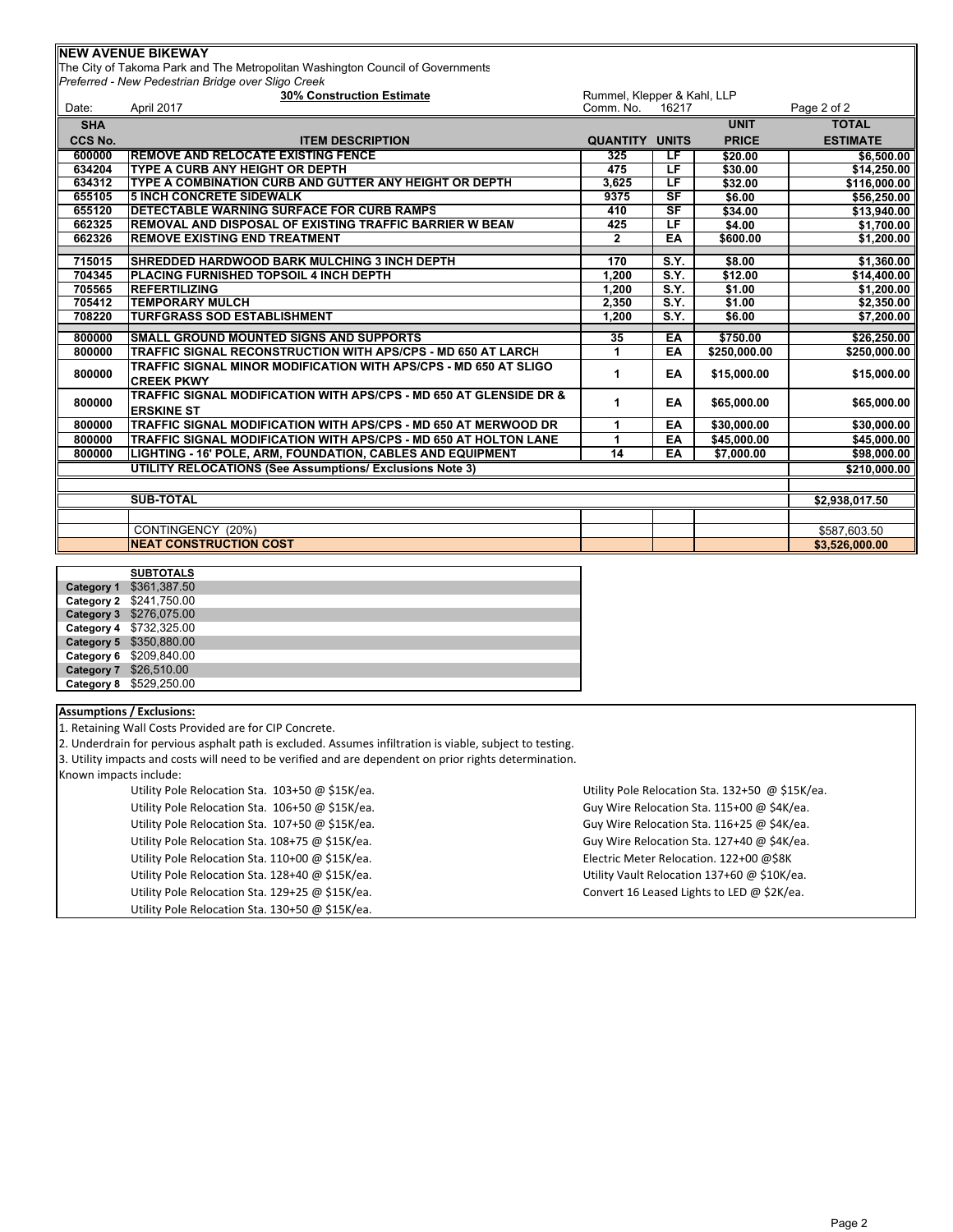|                   | Alternative A - Modification to MD 650 Bridge over Sligo Creek<br>30% Construction Estimate                                       | Rummel, Klepper & Kahl, LLP |                   |                             |                                |  |
|-------------------|-----------------------------------------------------------------------------------------------------------------------------------|-----------------------------|-------------------|-----------------------------|--------------------------------|--|
| Date:             | April 2017                                                                                                                        | Comm. No.<br>16217          |                   |                             | Page 1 of 2                    |  |
| <b>SHA</b>        |                                                                                                                                   |                             |                   | <b>UNIT</b>                 | <b>TOTAL</b>                   |  |
| CCS No.<br>110100 | <b>ITEM DESCRIPTION</b><br><b>CLEARING &amp; GRUBBING</b>                                                                         | <b>QUANTITY UNITS</b><br>1. | L.S.              | <b>PRICE</b><br>\$20,000.00 | <b>ESTIMATE</b><br>\$20,000.00 |  |
|                   | 5 INCH WHITE NONTOXIC LEAD FREE WATERBORNE PAVEMENT MAKING                                                                        |                             |                   |                             |                                |  |
| 114010            | <b>PAINT</b>                                                                                                                      | 600                         | L.F.              | \$0.50                      | \$300.00                       |  |
|                   | 12 INCH WHITE NONTOXIC LEAD FREE WATERBORNE PAVEMENT MARKING                                                                      |                             |                   |                             |                                |  |
| 114035            | <b>PAINT</b>                                                                                                                      | 1000                        | L.F.              | \$2.25                      | \$2,250.00                     |  |
|                   | 24 INCH WHITE NONTOXIC LEAD FREE WATERBORNE PAVEMENT MARKING<br><b>PAINT</b>                                                      |                             |                   |                             |                                |  |
| 114045<br>120500  | <b>MAINTENANCE OF TRAFFIC</b>                                                                                                     | 250<br>$\mathbf{1}$         | L.F.<br>L.S.      | \$3.25<br>\$105,000.00      | \$812.50<br>\$105,000.00       |  |
| 120610            | <b>ARROW PANEL</b>                                                                                                                | 120                         | UD                | \$25.00                     | \$3,000.00                     |  |
|                   | TEMPORARY TRAFFIC SIGNS HIGH PERFORMANCE WIDE ANGLE                                                                               |                             |                   |                             | \$17,500.00                    |  |
| 120625            | <b>RETOREFLECTIVE SHEETING</b>                                                                                                    | 1250                        | S.F.              | \$14.00                     |                                |  |
| 120719            | <b>WOODEN BARRICADE FOR PEDESTRIAN CONTROL</b>                                                                                    | 20                          | L.F.              | \$40.00                     | \$800.00                       |  |
| 120784<br>120820  | TEMPORARY ORANGE CONSTRUCTION FENCE<br>DRUMS FOR MAINTENANCE OF TRAFFIC                                                           | 850<br>300                  | L.F.<br>EA.       | \$3.50<br>\$55.00           | \$2,975.00<br>\$16,500.00      |  |
| 120860            | PORTABLE VARIABLE MESSAGE SIGN                                                                                                    | 150                         | UD                | \$50.00                     | \$7,500.00                     |  |
| 130840            | <b>CONSTRUCTION STAKEOUT</b>                                                                                                      | 1                           | <b>LS</b>         | \$25,000.00                 | \$25,000.00                    |  |
| 130850            | <b>MOBILIZATION</b>                                                                                                               | 1                           | LS                | \$170,000.00                | \$170,000.00                   |  |
| 131000            | <b>CPM PROJECT SCHEDULE</b>                                                                                                       | 1                           | LS                | \$4,000.00                  | \$4,000.00                     |  |
| 199000            | <b>CONES FOR MAINTENANCE OF TRAFFIC</b>                                                                                           | 50                          | EA.               | \$15.00                     | \$750.00                       |  |
| 201030            | <b>CLASS 1 EXCAVATION</b>                                                                                                         | 4105                        | C.Y.              | \$50.00                     | \$205,250.00                   |  |
| 202065            | <b>COMMON BORROW</b><br><b>TEST PIT EXCAVATION</b>                                                                                | 1000                        | C.Y.              | \$29.00                     | \$29,000.00                    |  |
| 203030            |                                                                                                                                   | 50                          | C.Y.              | \$150.00                    | \$7,500.00                     |  |
| 302418            | 18 INCH REINFORCED CONCRETE PIPE, CLASS IV                                                                                        | 255                         | LF                | \$125.00                    | \$31,875.00                    |  |
| 302436            | 36 INCH REINFORCED CONCRETE PIPE, CLASS IV                                                                                        | 66                          | LF.               | \$175.00                    | \$11,550.00                    |  |
| 302524            | <b>24 INCH REINFORCED CONCRETE PIPE, CLASS V</b>                                                                                  | 65                          | LF                | \$200.00                    | \$13,000.00                    |  |
| 354436<br>374005  | <b>STANDARD TYPE C ENDWALL FOR 36 INCH PIPE</b><br><b>STANDARD 5 FT COG INLET</b>                                                 | $\mathbf{2}$<br>1           | EA<br>EA          | \$4,000.00<br>\$4,375.00    | \$8,000.00<br>\$4,375.00       |  |
| 374100            | <b>5 FOOT COG/COS OPENING</b>                                                                                                     | $\overline{5}$              | EA                | \$3,500.00                  | \$17,500.00                    |  |
|                   | STANDARD SINGLE OPENING TYPE K INLET OPEN END GRATE NON TRAFFIC                                                                   |                             |                   |                             |                                |  |
| 378164            | <b>AREAS-MINIMUM DEPTH</b>                                                                                                        | 3                           | EA                | \$4,000.00                  | \$12,000.00                    |  |
| 380120            | STANDARD YARD INLET - MINIMUM DEPTH                                                                                               | 4                           | EA                | \$2,000.00                  | \$8,000.00                     |  |
| 380600            | 48 INCH DIAMETER MANHOLE FOR 12 INCH TO 24 INCH PIPES-MINIMUM DEPTH                                                               | 3                           | EA                | \$4,500.00                  | \$13,500.00                    |  |
| 387106            | <b>6 INCH PERFORATED CIRCULAR PIPE LONGITUDINAL UNDERDRAIN</b>                                                                    | 350                         | LF.               | \$20.00                     | \$7,000.00                     |  |
| 390321<br>390345  | <b>CLASS 1 RIPRAP FOR SLOPE AND CHANNEL PROTECTION</b><br>3/4 INCH TO 1 1/2 INCH STONE FOR SEDIMENT CONTROL                       | 75<br>150                   | SY<br><b>TN</b>   | \$100.00<br>\$40.00         | \$7,500.00<br>\$6,000.00       |  |
| 390350            | 2 INCH TO 3 INCH STONE FOR SEDIMENT CONTROL                                                                                       | 635                         | <b>TN</b>         | \$40.00                     | \$25,400.00                    |  |
| 390524            | <b>GEOTEXTILE CLASS SE</b>                                                                                                        | 710                         | SY                | \$5.00                      | \$3,550.00                     |  |
| 390540            | <b>NO. 7 AGGREGATE FOR SWM FACILITIES</b>                                                                                         | 20                          | CY                | \$65.00                     | \$1,300.00                     |  |
| 390630            | <b>NO. 57 AGGREGATE FOR SWM FACILITIES</b>                                                                                        | 340                         | <b>TN</b>         | \$65.00                     | \$22,100.00                    |  |
| 390650            | <b>COARSE SAND FOR SWM FACILITIES</b>                                                                                             | 500                         | CY                | \$90.00                     | \$45,000.00                    |  |
| 390660<br>390665  | <b>BIORETENTION SOIL MIX</b><br>STORMWATER MANAGEMENT FACILITY AS-BUILT CERTIFICATION                                             | 120<br>5                    | CY<br>EA          | \$100.00<br>\$5,000.00      | \$12,000.00<br>\$25,000.00     |  |
| 390670            | <b>ACCESS ROAD WITH CELLULAR CONFINEMENT LOAD SUPPORT SYSTEM</b>                                                                  | 15                          | CY                | \$95.00                     | \$1,425.00                     |  |
|                   |                                                                                                                                   |                             |                   |                             |                                |  |
| 400000<br>400000  | <b>RETAINING WALL 1</b><br><b>RETAINING WALL 2</b>                                                                                | 1<br>1                      | LS<br><b>LS</b>   | \$40,000.00<br>\$175,000.00 | \$40,000.00<br>\$175,000.00    |  |
| 400000            | <b>RETAINING WALL 3</b>                                                                                                           | 1                           | <b>LS</b>         | \$110,000.00                | \$110,000.00                   |  |
| 400000            | <b>RETAINING WALL 4</b>                                                                                                           | 1                           | <b>LS</b>         | \$110,000.00                | \$110,000.00                   |  |
| 410005            | <b>MAINTENANCE OF STREAM FLOW</b>                                                                                                 | 1                           | LS                | \$30,000.00                 | \$30,000.00                    |  |
| 410122            | <b>REMOVE EXISTING BRIDGE RAILINGS</b>                                                                                            | 70                          | LF.               | \$15.00                     | \$1,050.00                     |  |
| 410165            | REMOVING AND RE-ERECTING EXISTING STRUCTURAL STEEL                                                                                | 1                           | LS                | \$10,000.00                 | \$10,000.00                    |  |
| 410200            | <b>REMOVAL OF PORTIONS OF EXISTING STRUCTURE</b>                                                                                  | 170<br>220                  | CY<br>CY          | \$750.00                    | \$127,500.00                   |  |
| 417105<br>431105  | <b>CLASS 3 EXCAVATION</b><br><b>SUBSTRUCTURE CONCRETE FOR BRIDGE</b>                                                              | 218                         | CY                | \$30.00<br>\$1,125.00       | \$6,600.00<br>\$245,250.00     |  |
| 433150            | <b>SUPERSTRUCTURE CONCRETE FOR BRIDGE</b>                                                                                         | 60                          | CY                | \$1,125.00                  | \$67,500.00                    |  |
| 456136            | <b>EPOXY COATED REINFORCEMENT IN SUPERSTRUCTURE</b>                                                                               | 7100                        | LB.               | \$2.50                      | \$17,750.00                    |  |
| 459105            | FABRICATED STRUCTURAL STEEL                                                                                                       | 5750                        | LB                | \$2.00                      | \$11,500.00                    |  |
| 472125            | <b>METAL RAILING TWO STRAND</b>                                                                                                   | 70                          | LF                | \$25.00                     | \$1,750.00                     |  |
| 500000            | 5 INCH WHITE PREFORMED THERMOPLASTIC PAVEMENT MARKING LINES                                                                       | 3600                        | LF.               | \$1.10                      | \$3,960.00                     |  |
| 500000            | <b>GREEN BICYCLE PAVEMENT MARKING - MMA</b>                                                                                       | 8100                        | SF                | \$11.00                     | \$89,100.00                    |  |
| 500000            | 2" PERVIOUS ASPHALT MIX 12.5 MM FOR SURFACE                                                                                       | 150                         | TON               | \$140.00                    | \$21,000.00                    |  |
| 500000            | 2" PERVIOUS ASPHALT MIX 19.00 MM FOR BASE                                                                                         | 150                         | <b>TON</b>        | \$150.00                    | \$22,500.00                    |  |
| 500000            | 8 INCH JOINTED PLAIN PORTLAND CEMENT CONCRETE MIX 9                                                                               | 120                         | SY                | \$75.00                     | \$9,000.00                     |  |
| 504500            | SUPERPAVE ASPHALT MIX 9.5MM FOR SURFACE, PG 64S-22, LEVEL 2                                                                       | 80                          | <b>TON</b>        | \$170.00                    | \$13,600.00                    |  |
| 504538<br>504560  | SUPERPAVE ASPHALT MIX 12.5 MM FOR SURFACE, HDFV, PG 64s-22, LEVEL 2<br>SUPERPAVE ASPHALT MIX 19.0 MM FOR BASE, PG 64s-22, LEVEL 2 | 100<br>780                  | TON<br><b>TON</b> | \$100.00<br>\$100.00        | \$10,000.00<br>\$78,000.00     |  |
| 520111            | 4" GRADED AGGREGATE BASE COURSE                                                                                                   | 905                         | SY                | \$8.00                      | \$7,240.00                     |  |
| 520113            | <b>6" GRADED AGGREGATE BASE COURSE</b>                                                                                            | 4120                        | SY                | \$14.00                     | \$57,680.00                    |  |
| 561118            | 8 INCH PORTLAND CEMENT CONCRETE PAVEMENT FOR DRIVEWAY MIX 9                                                                       | 155                         | SY                | \$110.00                    | \$17,050.00                    |  |